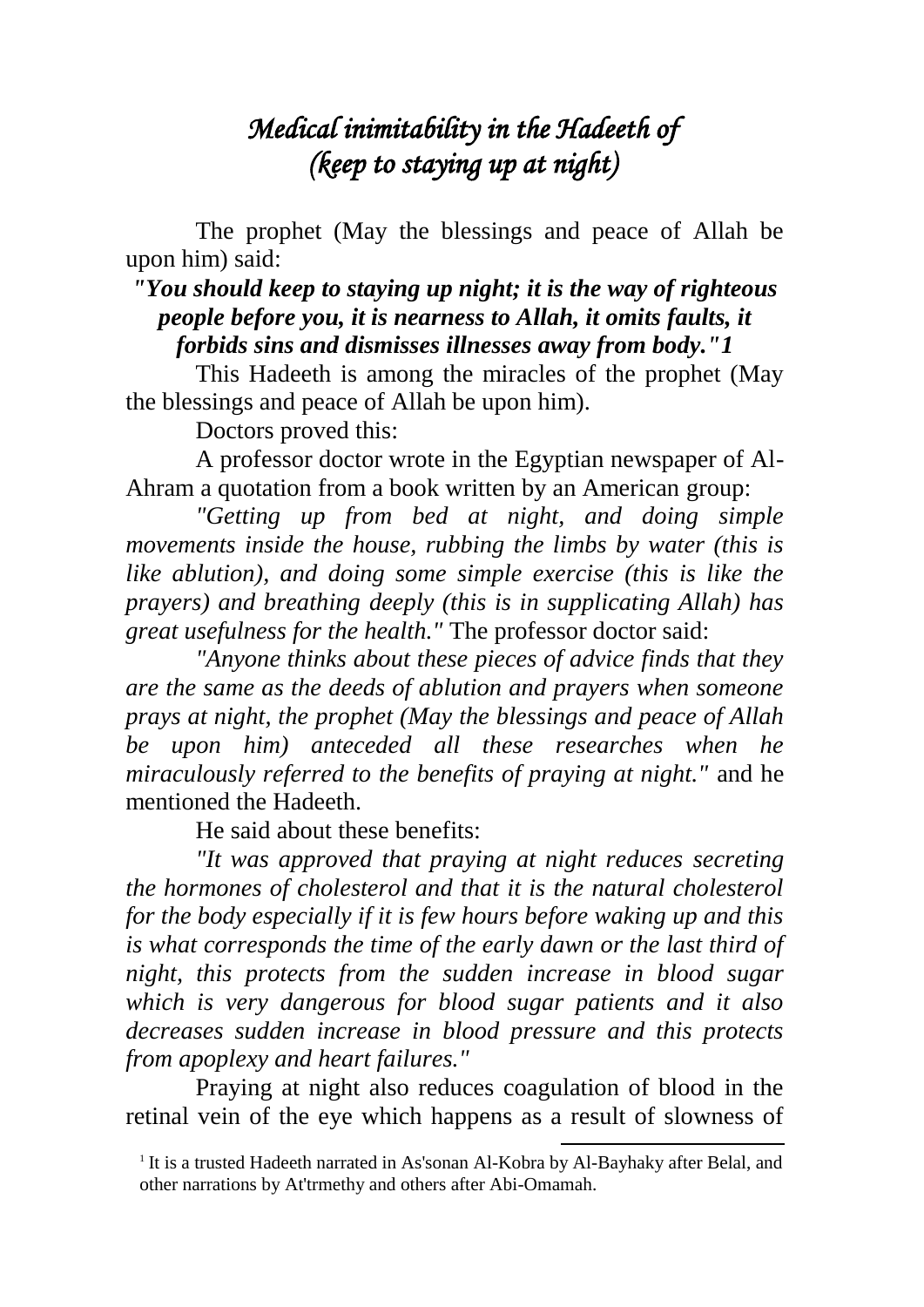blood during sleep and the increase of blood viscosity due to less liquids or losing it due to fatness and difficulties in breathing. Praying at night lead to improving the movement and flexibility of joints especially for the disease of inflammation of joints and it is a successful cure for what is known as chronic overexertion disease.

It also leads the body to get rid of tripartite glycerol (a kind of fats that collects in blood and may lead to diseases of heart arteries coronary and it generally reduces deaths of all causes.

It also activates the memory and arouses different functions of the brain as it includes reading, meditation and supplications so it protects from, Alzheimer, dotage of old age, depression and others, it also reduces the severity of tinnitus or buzzing in the ear by unknown causes.

This was mentioned by the doctor, there are also other researches, the messenger of Allah (May the blessings and peace of Allah be upon him) was truthful when he said:

## *"And it also dismisses illnesses away from the body."*

So in praying at night, there are medicine, cure, light, beauty, perfection and splendor, so our master Gabriel once came to the messenger of Allah by a great recommendation from Allah, he said:

## *"Oh Mohammed, live as you like but you will die, do as you like but you will be questioned for it, love whoever you want but you will leave him, know that the honor of a believer is in praying at night and his dignity is in not depending on people."2*

After that, the beloved sent a message (fax) to all righteous people, those who preceded and those who follow, whoever wants to be among great and glorified people at the Day of Judgment, their souls responded and said (we), that message was:

### *"Whoever prays at night while people are asleep, flags of honor will be ready for him at the day of judgment."*

He also said:

<sup>1</sup> <sup>2</sup> It was narrated in Majma' Azzawa'ed after Sahl Ibn-Sa'd and there are also different other narrations.